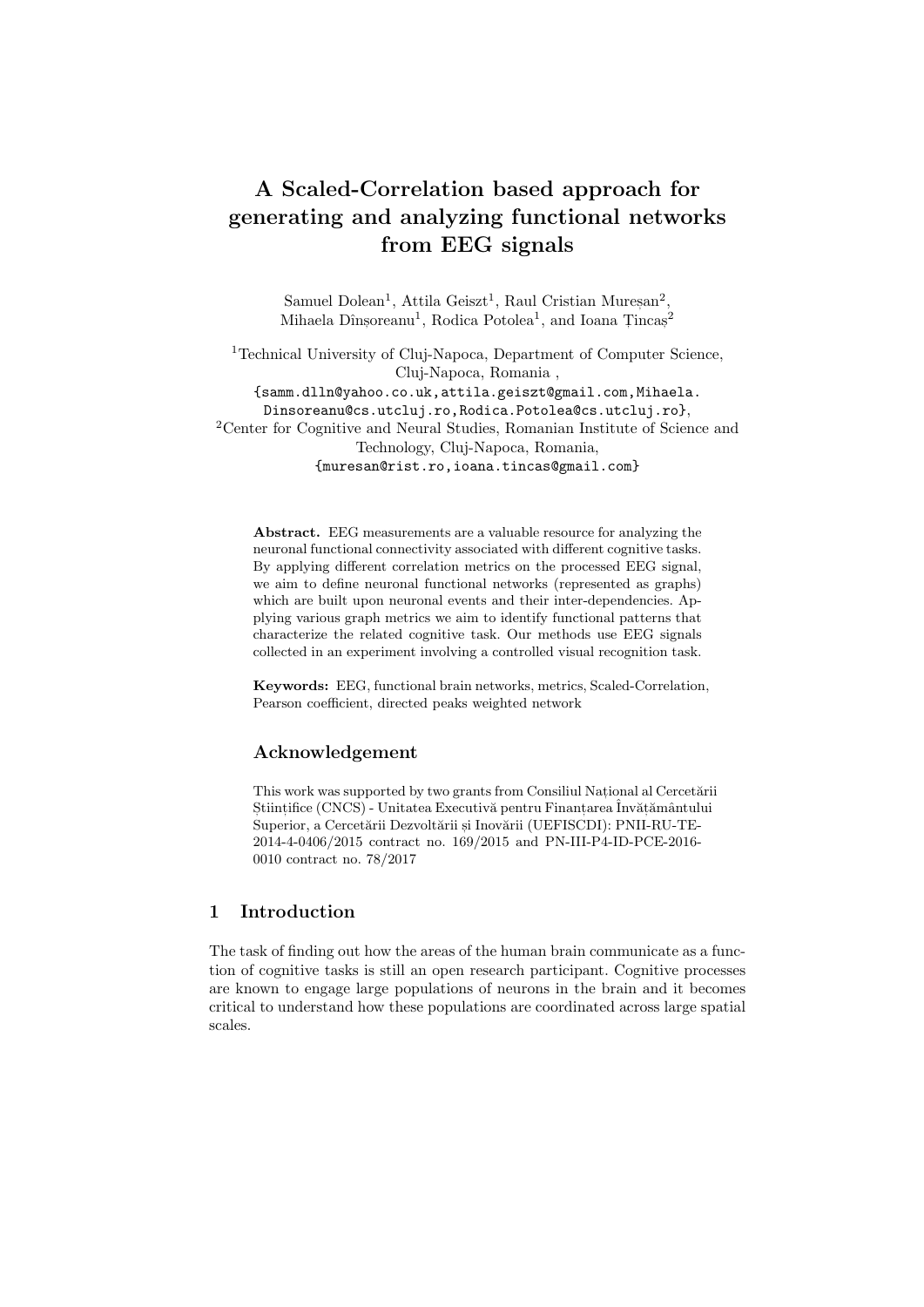#### 2 Scaled-Correlation approach in generating and analyzing functional networks

In order to tackle this problem we focus on the functional connectivity of the brain during a conscious visual perception task. Our main objective is to identify functional networks of the brain and analyze their static and dynamic properties. We apply correlation functions not previously used to the best of our knowledge on EEG signals, in order to generate new types of functional networks. The EEG signals were recorded during a controlled task of visual perception [5]. The traditional procedure to extract functional networks is to use the pairwise Pearson correlation coefficient to determine if pairs of nodes in the network are functionally connected. Here, we explore a novel approach, whereby functional interaction is estimated using Scaled Correlation function [11] and the resulting links represent the delays between corresponding pairs of EEG signals. The challenge is to determine which type of extracted network correlates better to the cognitive tasks that participants have to solve.

We focused on two different types of networks: Pearson Coefficient Weighted Networks (PCWN) and Peaks Scaled Correlation Weighted Networks (PSCWN), and for each we evaluated network theory metrics.

## 2 Related Work

There are three types of neuronal connectivity considered in literature [1]: structural, functional, and effective. Structural connectivity deals with discovering the physical structure of the brain. It is measured using techniques such as functional Magnetic Resonance Imaging (fMRI) and Diffusion Tensor Imaging (DTI). Functional connectivity relies on the set of inter-dependencies between neural events. As opposed to the underlying structural connectivity, it is dynamic and dependent on the cognitive activity [2]. Functional connectivity is usually estimated by pairwise associations between recordings of neuro-imaging. Effective connectivity shows the influences brain areas have on each other. We concentrate on the functional connectivity because it reflects the interactions between different brain areas related to various cognitive tasks.

The basic theoretical framework for graph/network analysis of functional connectivity is given in [3], with more advanced metrics being defined in [4]. The cited authors define the steps necessary to analyze EEG/MRI data using graph theory in order to study brain network organization during both resting-state and cognitive tasks.

It is believed [6] that the gamma EEG band (30-80 Hz) is relevant to conscious visual perception. To study the interactions in this band we used the Scaled Correlation algorithm [11], which can be used to compute correlations expressed on fast timescales.

The community and hub structure dynamic was studied in [12], that concludes that increasing cognitive task difficulty leads to lower modularity, fewer provincial hubs, and more connector hubs.

The relevance of network size was studied in [13], showing that different metrics depend on it (i.e. clustering coefficient, modularity, efficiency, economic efficiency and assortativity). The conclusion was that efficiency, assortativity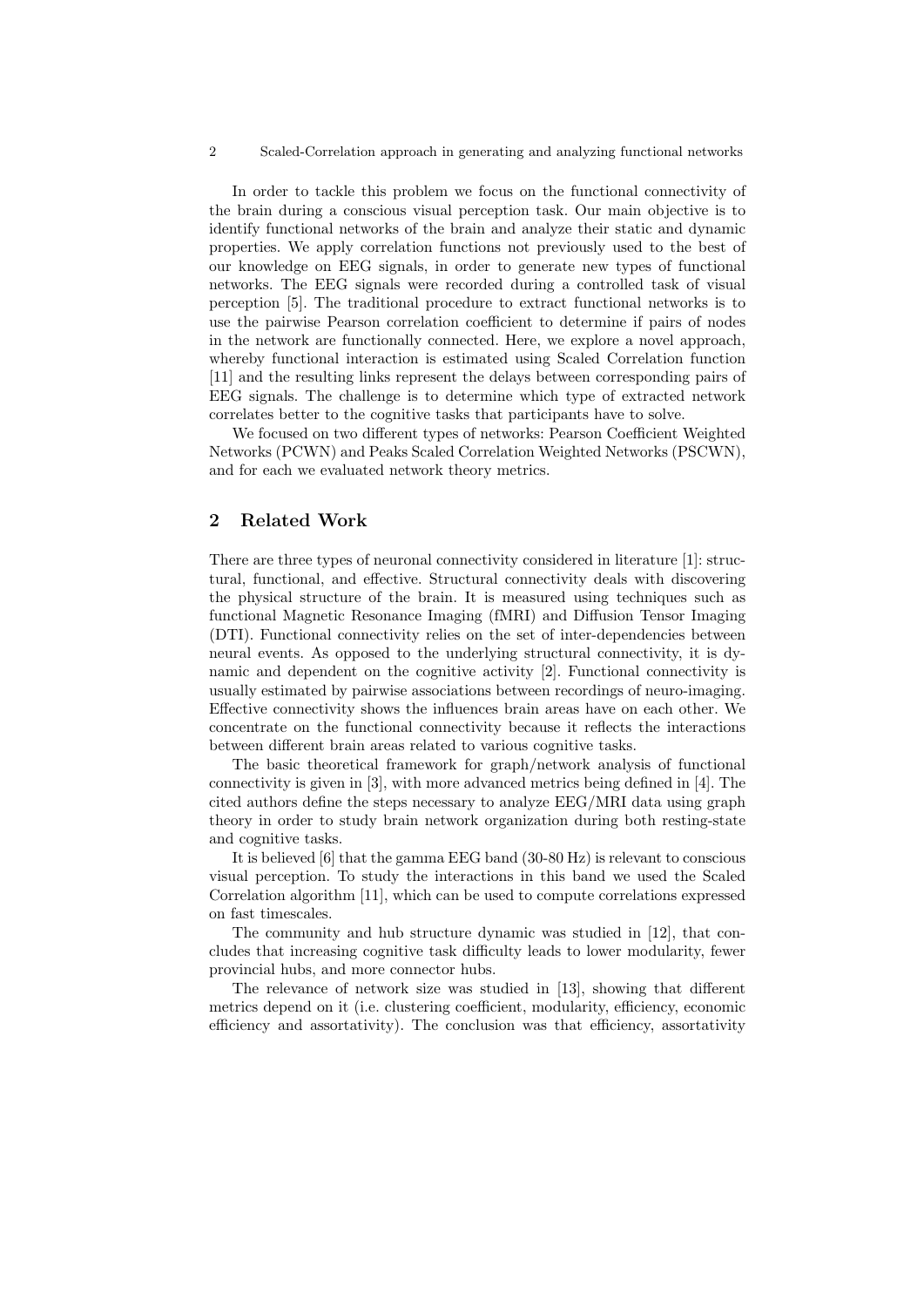were higher and modularity was lower on large networks compared to smaller networks, even though their density was the same.

Also, a related approach was presented in [14] by computing partial correlations between the pairs of two signals. Partial correlation consists of calculating PCC but augmenting this coefficient in order to eliminate the influence of potential third-party signals. One of the most important conclusions that were made is that using first grade partial correlations the distribution of values are centered around zero whereas non-partial correlations (simple PCC) were spread along the [0,1] interval.

Our work uses the EEG activity data recorded using the task described in [5]. The participants had to recognize images on a screen, without time restrictions. The images were transformed in order to be harder to recognize. Our objective was to use these signals to study the structure and some properties of functional brain networks related to the visual recognition activity.

## 3 Relevant Concepts

A participant is defined as one of the individuals that took part in the experiment, and for which there is specific data.

A trial is a part of an experiment, time-wise. An experiment is divided into several trials (in our case, 210 trials), and each trial contains some events. In this experiment the trials have different lengths, as the participants were free to explore. An event consists of a specific time instant relative to the beginning of the trial and a unique code which has significance for the experiment.

EEG data was recorded using a Biosemi ActiveTwo machine with 128 unipolar channels, yielding 128 EEG signals.

A correlogram is the result of scaled-correlation function [11] applied on two signals. As the correlogram is an array of values, the peak of a correlogram is the maximum absolute value along all values. The lag is the position where the peak was found in the correlogram.

The stimulus refers to the moment when the picture is displayed on screen. We call baseline the moment right before the stimulus appears.

### 4 Identification of functional networks

For each participant and for each trial, we do the following steps: first, using the recorded signals, we construct a graph that estimates the functional connectivity, and then we apply metrics from complex network theory on these graphs (Figure 1). These steps are further explained in the following paragraphs.

The first phase consists of parsing the EEG signals recorded from the participants. Based on these signals we compute various correlation functions. We use two types of functions: Scaled-Correlation (SC) [11] and Pearson Correlation Coefficient (PCC). Based on the resulted scaled-correlogram (in case of SC) we identify lags and peaks. In case of PCC we simply use it without further processing. The decision of using PCC is based on its frequent use in literature.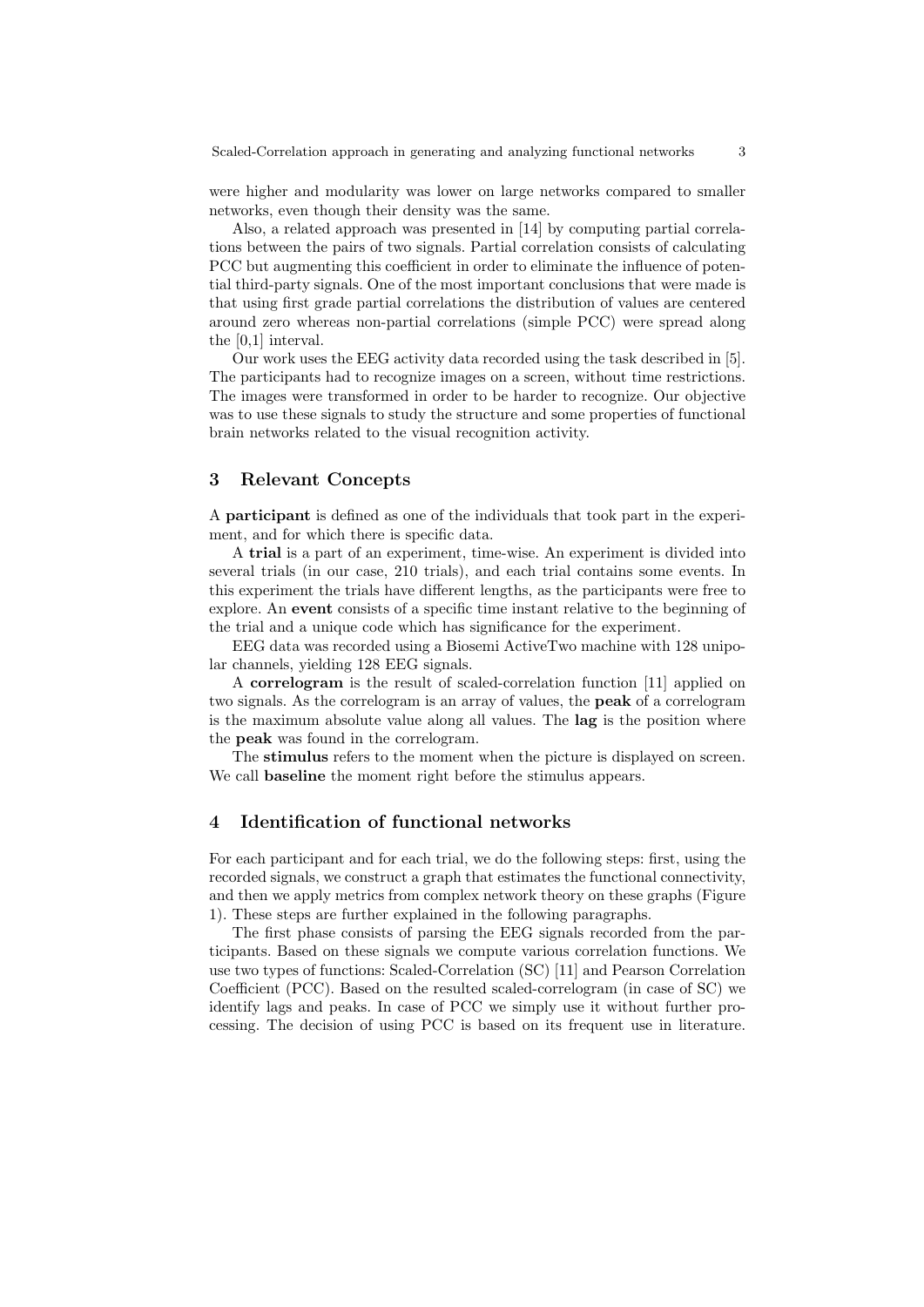4 Scaled-Correlation approach in generating and analyzing functional networks



Fig. 1. Lags, Peaks and Pearson weighted networks approach used

However this coefficient fails to represent the timing relation between signals, its value representing only the instantaneous correlation at lag zero. In contrast, SC slides the signals in time in order to find the highest correlation moment which could identify delays that indicate potential causality between signals.

In the next phase, we create three kinds of graphs, referred by us as the PSCWN (Peaks Scaled Correlation weighted Network), LSCWN (Lags Scaled Correlation weighted Network) and the PCWN (Pearson Coefficient weighted Network). All these graphs have 128 nodes, corresponding to the EEG channels.

The PCWN is an undirected weighted graph which has the absolute values of the Pearson correlation coefficient (samples version) as weights between any two nodes. The Pearson correlation coefficient shows how linearly correlated two signals are: if it is 1, the signals are perfectly linearly correlated, and if it is -1, they are perfectly anti-correlated. A correlation value 0 indicates no correlation at all between given signals.

The PSCWN is a directed graph which has on edges the absolute values of the peaks from the scaled-correlogram [11] whereas the LSCWN is a directed graph as well but contains on edges the absolute values of the lags. The absolute peak value is the strongest correlation value at time  $t$ . As we mentioned a negative correlation indicates the anti-correlation which is perfectly fine because it means that most probably the two signals come from opposite electrodes sites. The lag indicates the delay of information transfer hence the bigger the distance from 0, the higher delay it is obtained no matter if it is negative or positive. In the case of the PSCWN the direction of the edge is defined by the lag. Considering the correlation of channel A and B, a positive lag shows B leading A while a negative lag shows A leading B. When the lag is 0, we consider that the channels are instantaneously correlated and we assign two bidirectional edges (from A to B and from B to A). For channels with the same index (diagonal) the value in the matrix is zero.

For the window of the cross-correlogram we have chosen a window of  $+/-100$ ms, which has the effect of focusing on small delays. For the Scaled Correlation we applied a scale window segment of 25 ms to keep only correlations between components that have a frequency greater than 40 Hz. We have chosen to use both Pearson-based and Scaled-Correlation-based networks to compare results obtained with the traditional method with those where only the fast correlations of the signals are retained which is considered to be important for conscious visual perception [6].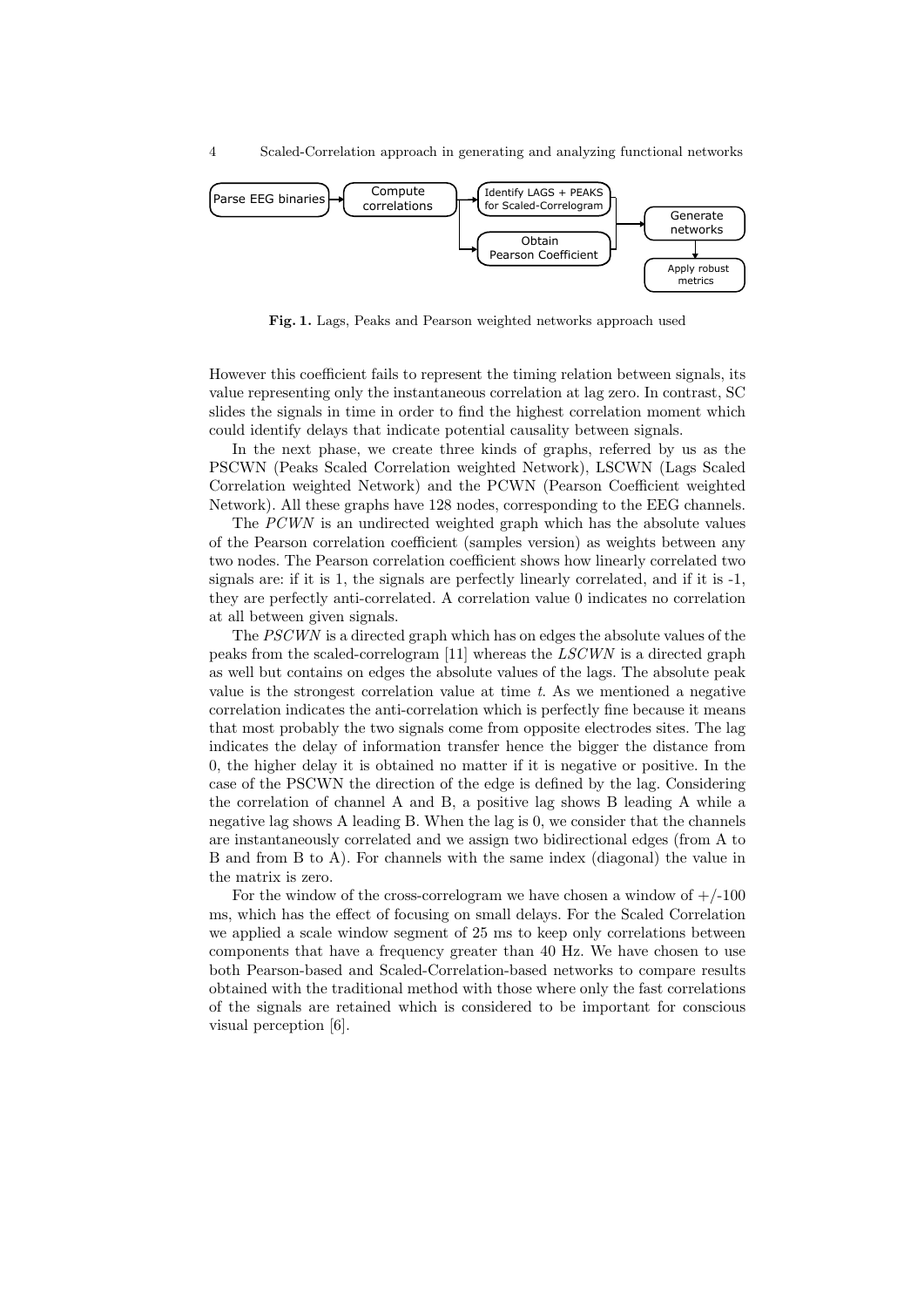For each network we decided to reduce their densities (about 50% of the lowest weights). The motivation behind this action is the extremely high density of PCWN which is a complete graph, hence all metrics would lead to improper results (e.g. global clustering coefficient will be 1, average path length will be 1 as well, etc.). We chose to take the absolute value because negative edge weights are not supported by many graph algorithms, but negative correlations are also relevant in the function of the brain.

The following measures have been applied and analyzed: average path length (APL) [9][7], global clustering coefficient (GCC) [8], betweenness centrality (BC) and closeness centrality (CC) [9]. For each measure we study the modifications of global network statistics by comparing SC and PCC.

#### 5 Experimental results

#### 5.1 Data description

The data we used consists of the results of [5]. We analyzed 10 participants, each with 210 trials, each trial being structured into events with specific codes. The important event codes in the context of this paper are: 150, which represents the white screen appearing in front of the participants, 129, which is the moment the stimulus is first presented, and 1,2,3 which are the response types:  $1 =$  seen, 2  $=$  uncertain,  $3 =$  nothing. The time between event 150 and event 129 is referred to by us as baseline, and the time between 129 and 1,2 or 3 is referred by us as stimulus. The trials are split in 7 groups, where each group has a higher value of g (parameter that controls how recognizable the image is) than the previous one. There are 128 EEG channels corresponding to 128 electrodes. The sampling rate is 1kHz.

The process of computing the correlations starts with the raw data represented as a matrix of floating-point values. Each row is considered to be a channel (a total of 128 rows). Each participant alone will have a different number of trials for each stimulus, depending on the given responses. For example, for the first participant we have 63 trials where he recognized the stimulus, 53 trials where he was uncertain and 94 trials where he recognized nothing; for the second participant the numbers are different. Once all trials are parsed and gathered from the raw data, SC and PCC can be applied. The networks obtained are represented as adjacency matrices. Each matrix is a squared one (128 rows and columns). On primary diagonal all values are zero (even though we know that a signal correlated with itself - named auto-correlated, will result in a fully correlated signal), in order to eliminate the potential influence on results. PSCWN contains for each pair of [row, column] a value (between [0, 1]) representing the peak of the correlation result. In the case of LSCWN, the value is the lag where the peak is positioned in the scaled-correlogram. Finally, for PCWN the values are between  $[0, 1]$  at lag = 0 (signals were not slid in time at all).

For PSCWN, LSCWN and PCWN the density is reduced by eliminating 50% of the weakest edges. In case of LSCWN, the density reduction is done by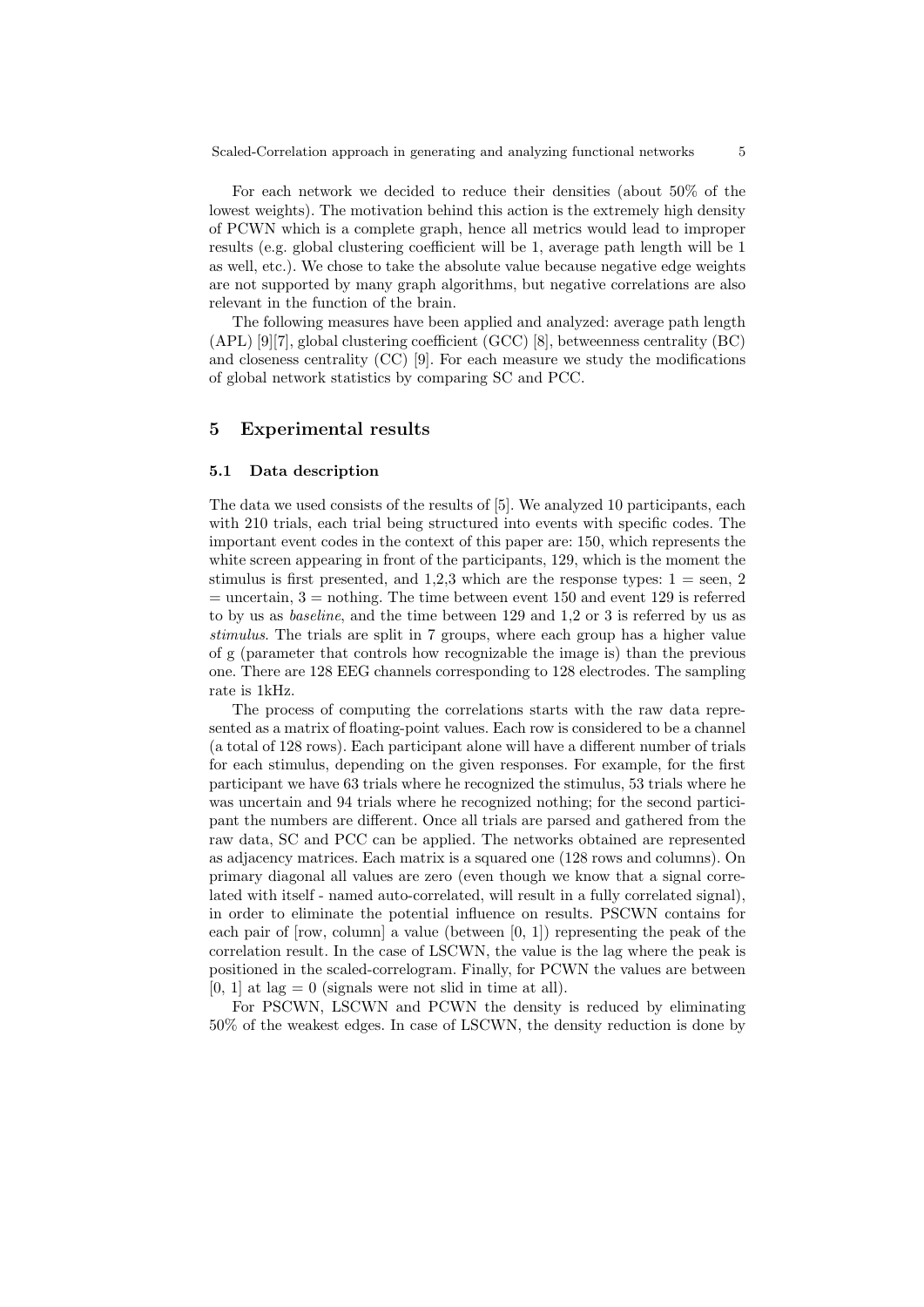6 Scaled-Correlation approach in generating and analyzing functional networks

considering the actual correlations (PSCWN) instead of the lags. We deal with two different types of metrics: distance based (APL, BC, CC) and connection based (GCC). Because we end up with a binary network for the PCWN (if the value is different from zero, then it is a one), binary network is considered as well for the PSCWN in order to allow results comparison. In the next section we describe the comparisons between Scaled Correlation based networks and Pearson Correlation based networks.

#### 5.2 Results

After generating candidate functional brain networks, we applied the metrics mentioned in the previous chapter in order to identify the neuronal activity in time and related to different cognitive outcomes.

### Average Path Length

In Fig. 2 we display the APL for the baseline and the stimulus of the three cases (i.e., seen, uncertain, unseen) for each individual participant. The APL value in the baseline case is roughly the same over the participants having a small variance in case of PCWN. However for LSCWN the variation seems to be in the same interval across participants even though this is higher. This is showing that the idle state is behaving similarly across participants. Also for the stimulus it is notable that when the communication correlates with visual perception, the communication between nodes is more efficient compared to other cases. As a comparison between PCWN and PSCWN, it can be seen that using Scaled Correlation, the results indicate an obvious behavior meaning that the time component and spotted fast components (faster than 40Hz) are significantly trimming down the common behavior.

### Global Clustering coefficient

The next result obtained is shown in Fig. 3 where the GCC metric is analyzed as the mean of all the trials corresponding to the related stimulus type. First of all it is important to notice that no matter of the stimulus type the GCC is lower in the baseline. We would expect for the Seen case, this value to be slightly higher than the rest of the cases because the brain should be more connected when recognizing the observed object. It seems to be an average of  $\approx 0.7$  along all conditions which highlights an uniform behavior of the brain regarding how functionally connected its areas are (areas denoted by electrodes). Also it is noticeable that the variation intervals for PSCWN are hardly overlapping whereas for PCWN for both stimulus and baseline, all the variations seem to be in the same interval hence not indicating something relevant.

#### Betweenness Centrality and Closeness Centrality

The BC and CC are illustrated in Fig. 4 and 5. For both metrics it can be seen that in the baseline the variation of the values fluctuates in a large interval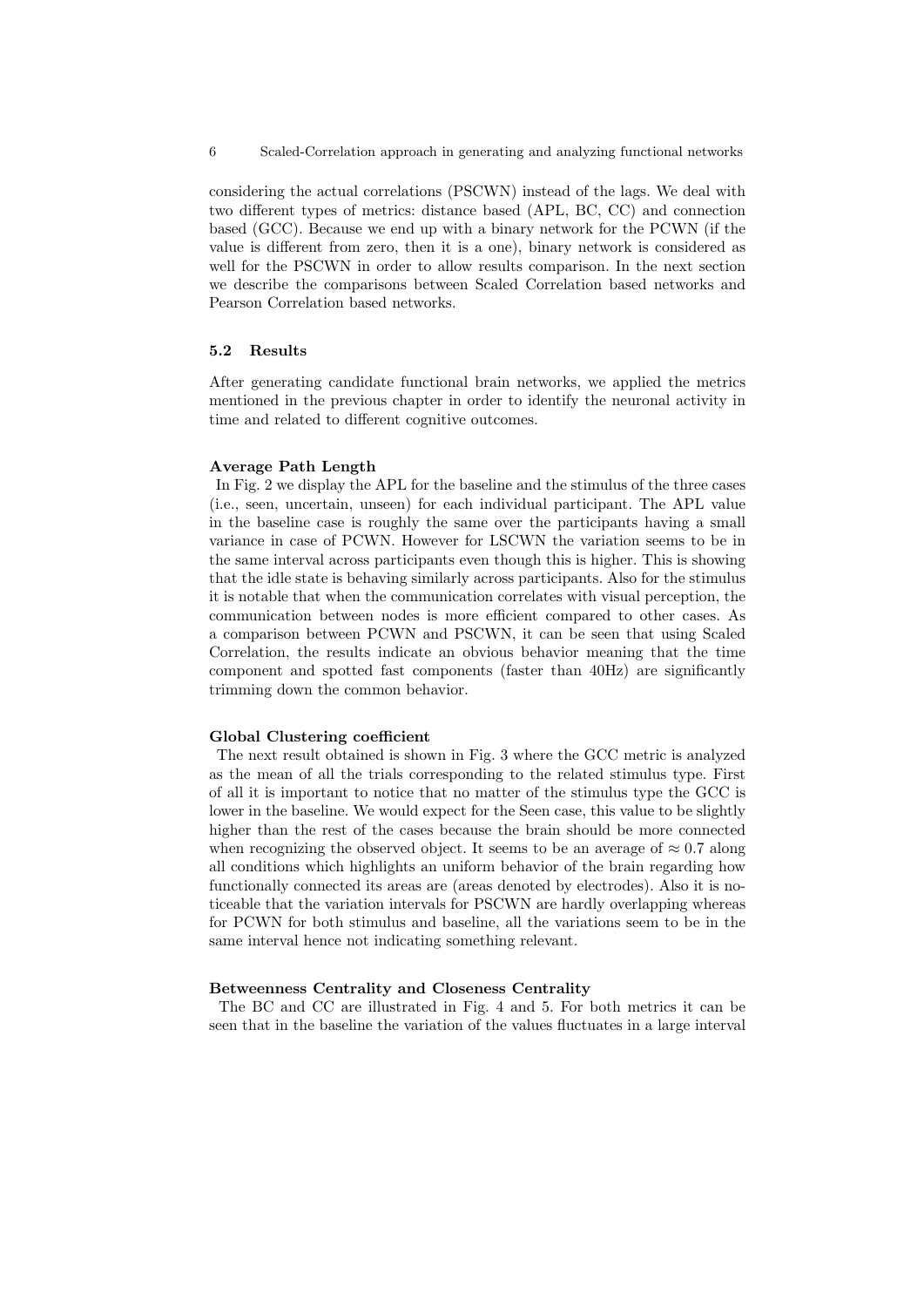

Fig. 2. Average Path Length (APL) applied on LSCWN and PCWN. For LSCWN we used segment size  $s = 25ms$  (fast events - 40Hz). For both networks the density was reduced with 50%. The value obtained is the mean value across all trials. Also standard deviation was computed.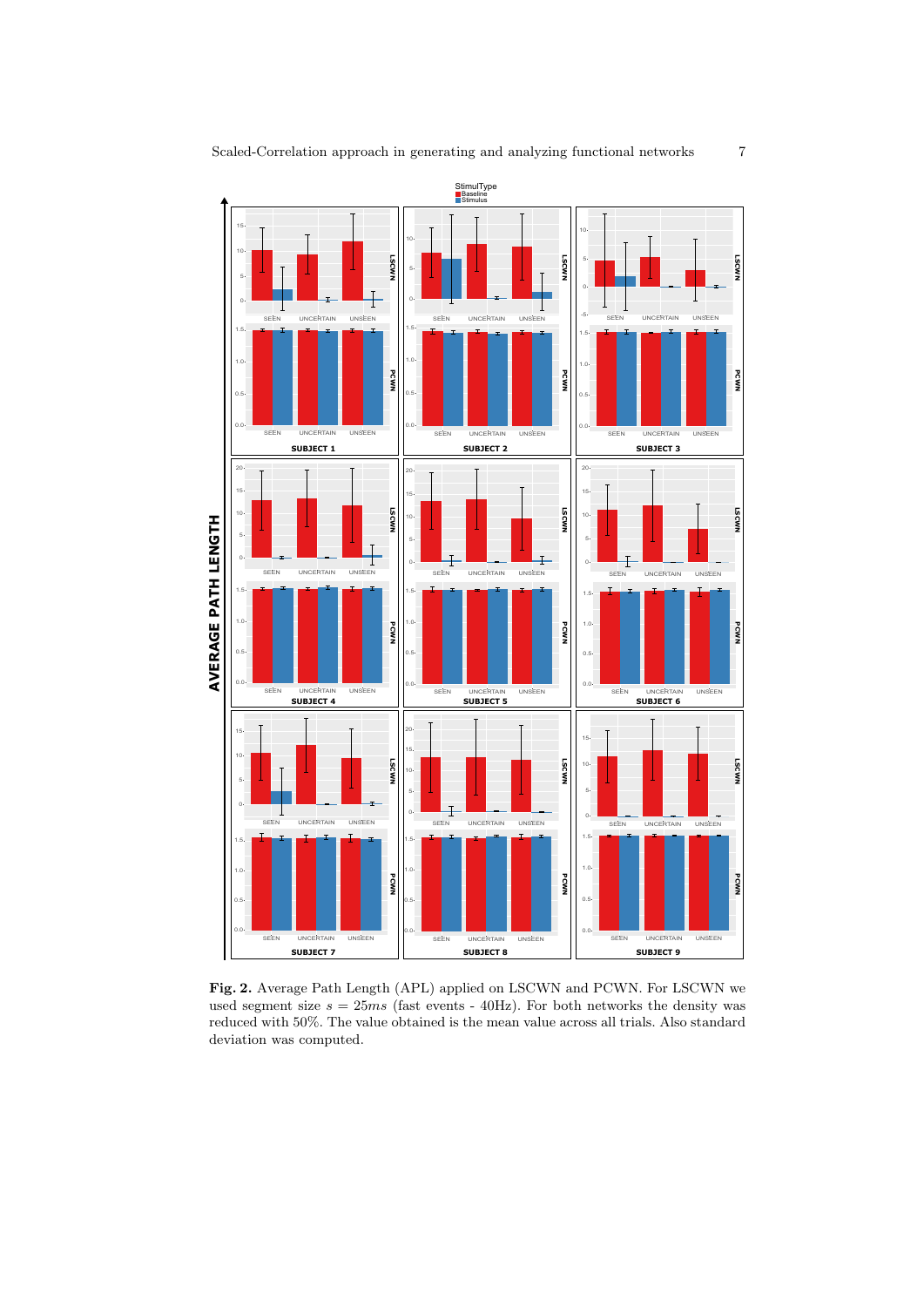

Fig. 3. Global Clustering Coefficient (GCC) applied on PSCWN and PCWN. For PSCWN we used segment size  $s = 25ms$  (fast events - 40Hz). For both networks the density was reduced with 50%. The value obtained is the mean value across all trials. Also standard deviation was computed.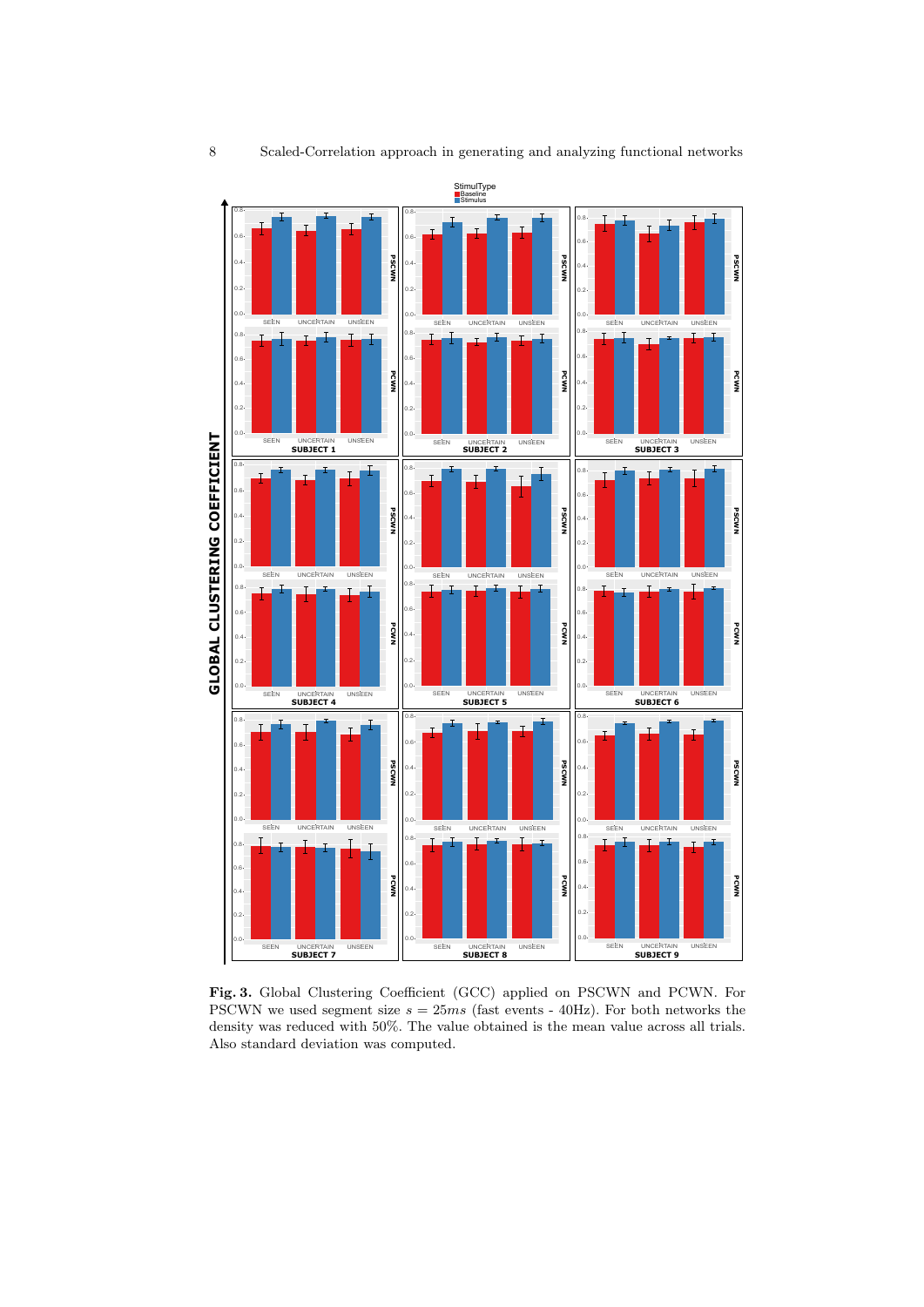

Fig. 4. Betweenness Centrality (BC) applied on LSCWN and PCWN. For LSCWN we used segment size  $s = 25ms$  (fast events - 40Hz). For both networks the density was reduced with 50%. The value obtained is the mean value across all trials. Also standard deviation was computed.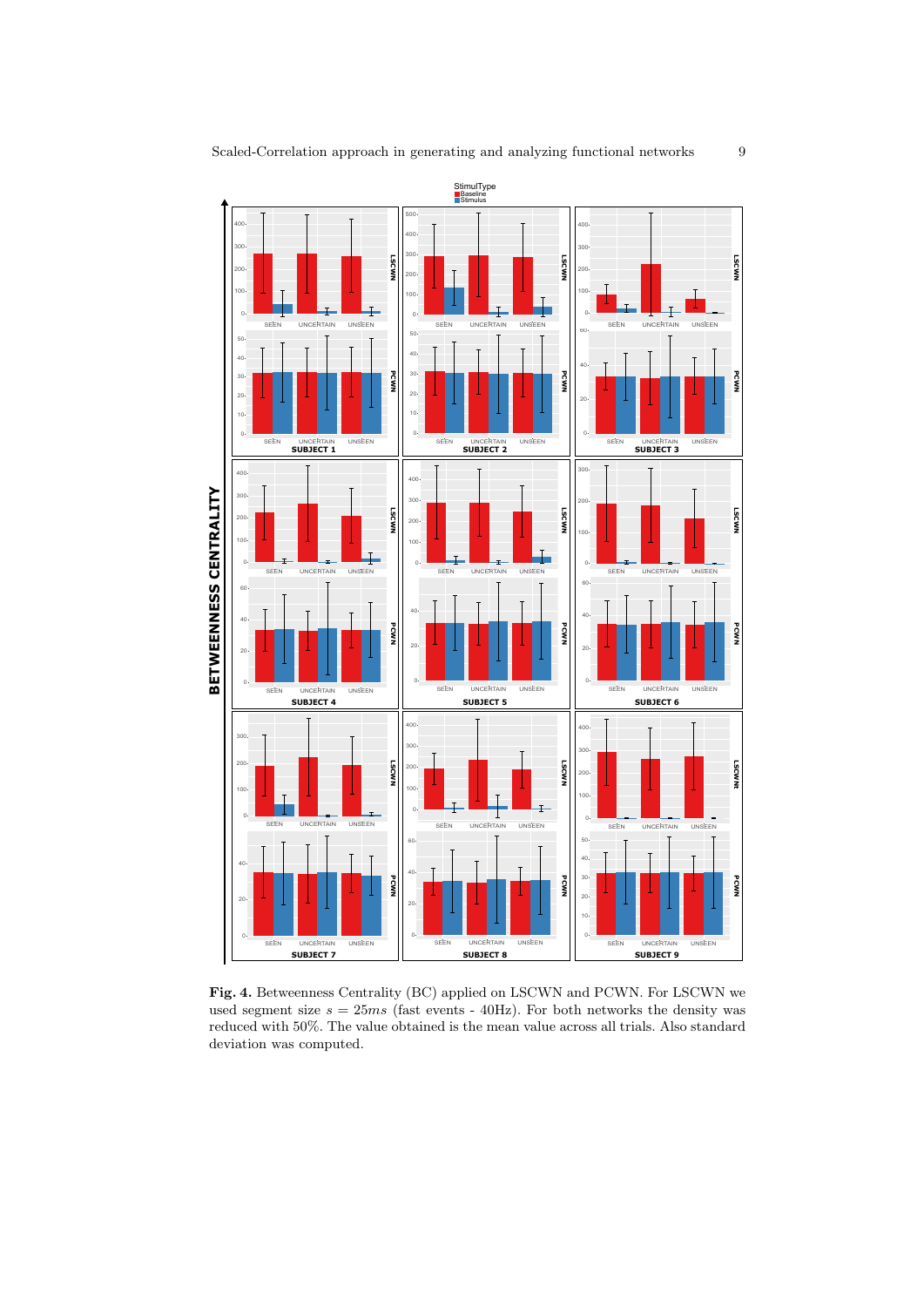

Fig. 5. Closeness Centrality (CC) applied on LSCWN and PCWN. For LSCWN we used segment size  $s = 25ms$  (fast events - 40Hz). For both networks the density was reduced with 50%. The value obtained is the mean value across all trials. Also standard deviation was computed.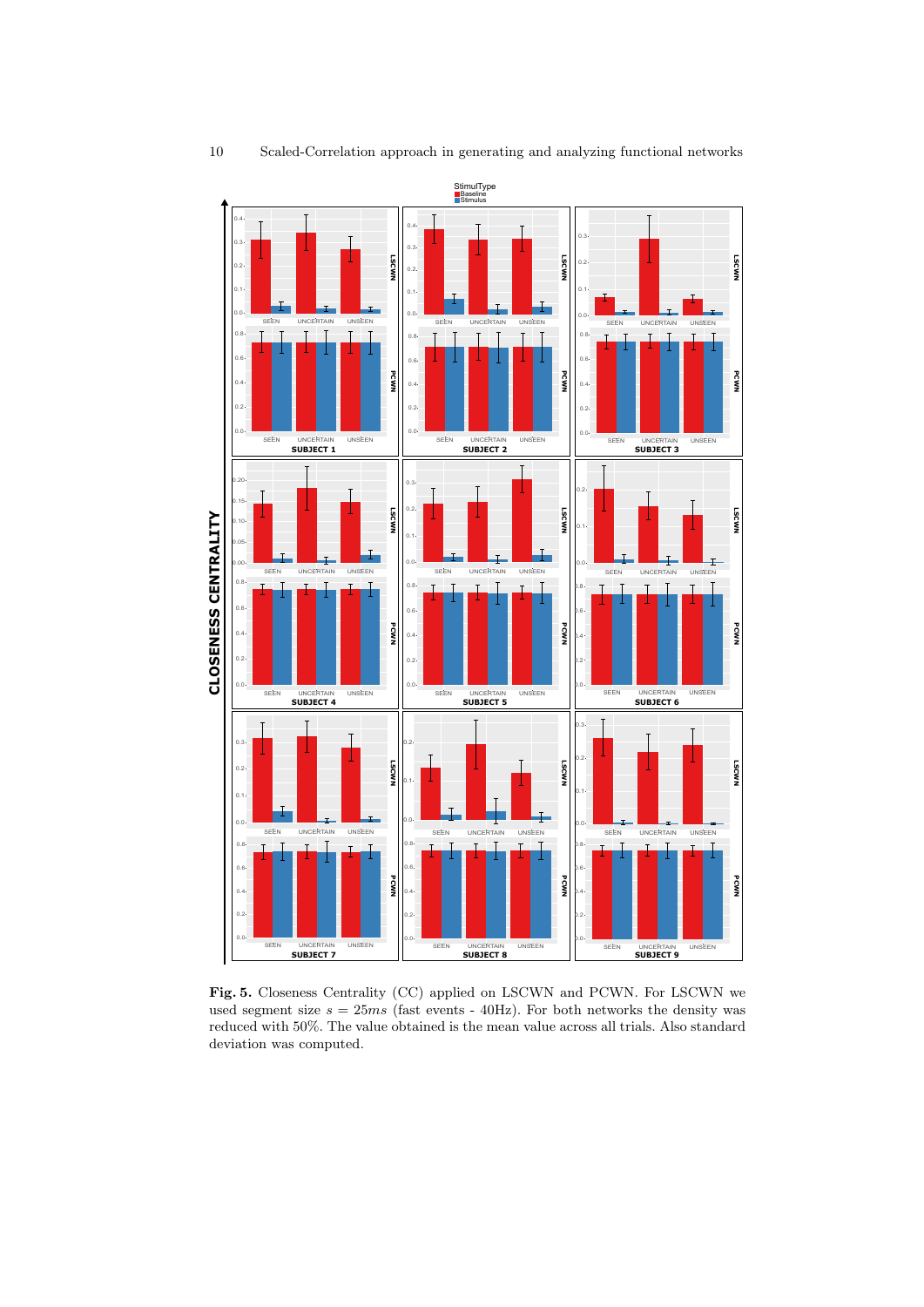$(\approx [100 - 400])$  meaning that some parts of the neuronal areas are highly active whereas others are not involved that much in communication. Results show that the appearance / presence of the stimulus on the screen is associated with equal involvement from all region corresponding to the electrode sites. This highlights the fact that most of the nodes are contributing to efficiently diffuse the information (having similar closeness) by presenting a relative low variation. Again the PCWN does not offer any informative results by showing extremely similar variations across participants and across baseline and stimulus.

## 6 Conclusion

The human functional brain network is one of the most complex ones, especially when taking into account its dynamics. Analyzing these networks helps us identify different behaviors and characteristics of the brain by using various types of cross-correlation functions. As wen have seen, the Pearson Correlation Coefficient and the Scaled Correlation method offer different results. For almost all cases the PCWN shows no relevant results and this can happen because it does not consider the temporal structure of the correlations. However fast component filtering (40Hz for Scaled Correlation) seems to offer interesting results that correlate to the visual task. In conclusion our proposed approach is meant to offer another analysis perspective: the causality between neuronal areas and how much of the similar information is exchanged. This method of constructing new functional networks can be extremely useful to study the cognitive behavior of the brain under different various cognitive tasks. Further work can be done by considering the cross-correlation function and identification of the brain areas (occipital, frontal, parietal, temporal) and to analyze how these cooperate to fulfill a specific cognitive task. If analyzing specific nodes is a target then it is worth to continue with the Betweenness Centrality and the Closeness Centrality metrics. If the target is the network itself then the Average Path Length and Global Clustering Coefficient may represent excellent metrics to go with.

## References

- 1. K. J. Friston, "Functional and effective connectivity: A review," Brain Connectivity, vol. 1, no. 1, pp. 13–36, (Jan 2011)
- 2. Park HJ, Friston K., "Structural and functional brain networks: from connections to cognition". Science. 2013 Nov 1;342(6158):1238411.
- 3. E. Bullmore and O. Sporns, "Complex brain networks: graph theoretical analysis of structural and functional systems," Nat Rev Neurosci, vol. 10, no. 4, pp. 312–312, (Apr 2009)
- 4. M. Rubinov and O. Sporns, "Complex network measures of brain connectivity: Uses and interpretations," NeuroImage, vol. 52, no. 3, pp. 1059 – 1069, computational Models of the Brain (2010)
- 5. Moca, Vasile V., Ioana Tincas, Lucia Melloni, and Raul C. Mureşan. "Visual exploration and object recognition by lattice deformation." PloS one 6, no. 7 (2011): e22831.